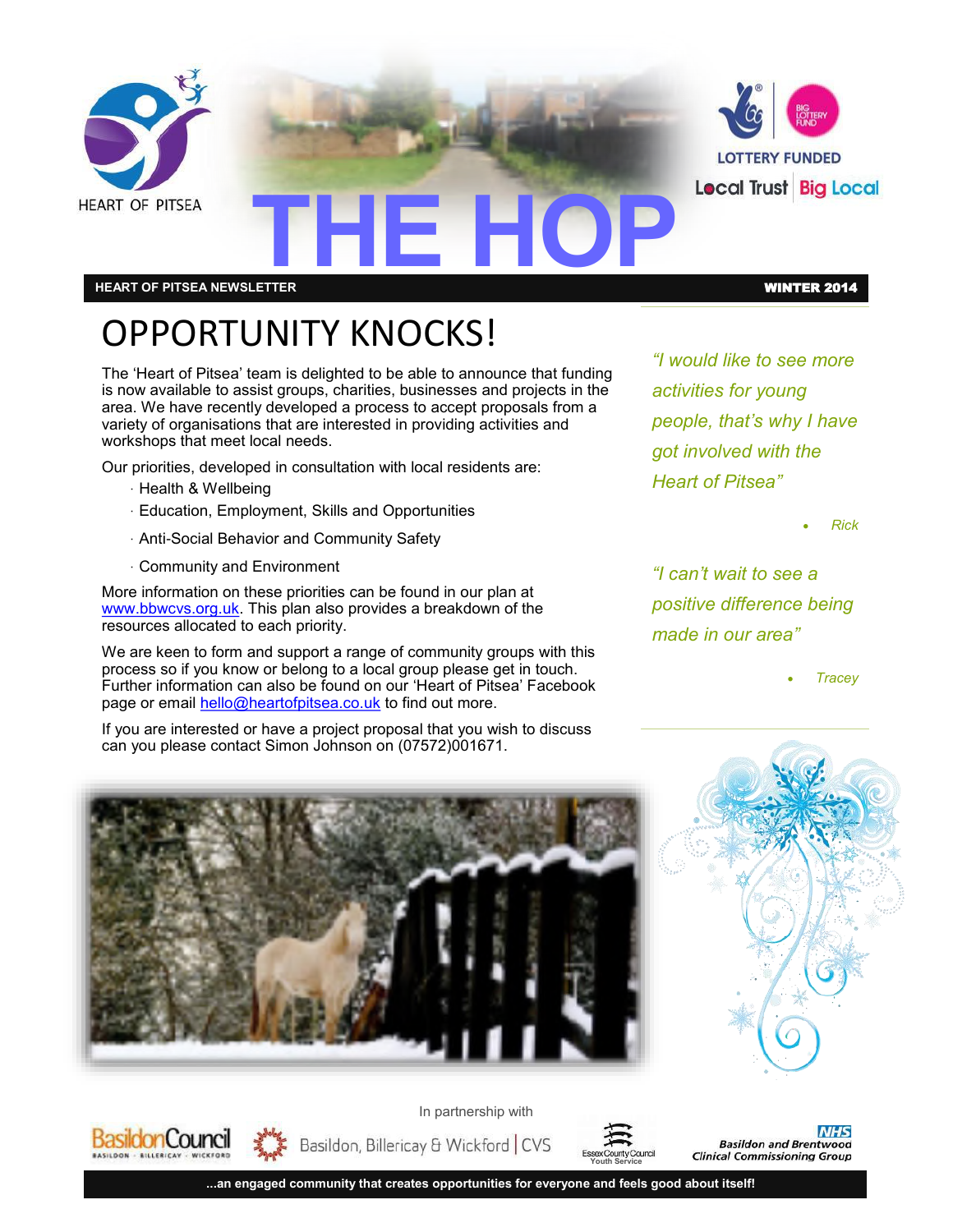#### Playing with fire: consumers are risking lives by using portable heaters incorrectly

November 2014

**People are playing with fire in their efforts to find cheaper heating options this winter, research by Electrical Safety First has revealed, with many unaware of the dangers that the alternatives can pose.**



With concerns about rising energy prices forcing people to use portable heaters in order to warm their homes, the Charity is joining forces with DCLG's Fire Kills Campaign to warn of the risks associated with these items as part of Electrical Fire Safety Week, which runs from the 10 – 16 November.

Electrical Safety First's research found that 78% of people were worried about the rising costs of energy bills, and over half would use portable heaters as an alternative to keep warm this winter.

However, it was also revealed that many could put themselves and their loved ones at risk by using the heaters incorrectly. 38% of people admitted that they would leave a heater switched on and unattended, whilst 21% would leave one switched on overnight. And with portable heaters having caused 73 deaths, around 1000 injuries and over 3,800 fires since 2009/10, the dangers posed by using them incorrectly are very real.

The elderly are particularly vulnerable. Those aged 80 and over make up nearly 40% of the fatalities caused by portable heater fires last year, even though 33% of people would use a portable heater to keep an elderly relative warm.

In order to minimise the danger, Electrical Safety First produced the following guidance for heating homes safely:

- Never leave portable heaters unattended
- Never leave them on whilst sleeping
- Ensure that they are positioned well away from anything which could knock them over
- Ensure they are at least a metre away from any combustible materials, such as paper or curtains
- Never buy second hand halogen heaters
- Never power a halogen heater from an extension lead these can easily be overloaded and cause fires
- Regularly inspect your heater for damage. If it's damaged, don't use it.

On this guidance, and on the dangers posed by portable heaters, Emma Apter at Electrical Safety First said:

"Having a warm home this winter is something everyone serves, so we welcome portable heaters as a low cost option at a time when energy costs are spiralling. However, it is vital that the dangers associated with these items are understood – particularly as our research suggests that people are putting themselves and their loved ones at risk by using them in an unsafe way. By following our short, simple guidance, people can stay safe and stay warm this winter".

For further information please visit www.electricalsafetyfirst.org.uk

#### **Cold weather is a major trigger for asthma symptoms. Here are five tips for keeping asthma at bay as the winter temperatures plummet.**

Cold weather can have a serious impact on the 5.4 million people with asthma in the UK. According to Asthma UK, three quarters of people with asthma say that cold air is a trigger for their symptoms and 90% reckon that having a cold or flu makes their asthma considerably worse.

Cher Piddock, a nurse for Asthma UK, says: "Hospital admissions for asthma traditionally peak during periods of particularly cold weather. This can be due to breathing cold air into the lungs, which can in turn trigger asthma, as well as picking up colds and flu.

"People whose asthma is well-controlled are more likely to be able to withstand the risks of winter months. You can help keep your asthma under control by making sure you have a regular asthma review with your doctor or asthma nurse and that you have a personal asthma action plan."

Five tips for preventing cold weather asthma symptoms Asthma UK has this advice on how to control your asthma symptoms during the cold weather:

- 1. Keep taking your regular preventer medicines as prescribed by your doctor.
- 2. If you know that cold air triggers your asthma, take one or two puffs of your reliever inhaler before going outside.
- 3. Keep your blue reliever inhaler with you at all times.
- 4. Wrap up well and wear a scarf over your nose and mouth – this will help to warm up the air before you breathe it in.

Take extra care when exercising in cold weather. Warm up for 10-15 minutes and take one or two puffs of your reliever inhaler before you start.

Asthma attacks in winter With the onset of very cold weather, it's a good idea to make sure you and your friends and family know what to do if you have an asthma attack.

The key signs are:

- coughing more than usual
- getting short of breath
- wheezing
- feeling a tightness in your chest
- having difficulty speaking in full sentences

If you have queries about any aspect of asthma, you can also call the Asthma UK free telephone helpline staffed by asthma nurse specialists, on 0800 121 6244 or visit www.nhs.uk to find out more information.

### **Contact Us**

Get in touch for more information. We are keen for community members to contribute to our newsletters in the future. If you are interested please get in touch at **hello@heartofpitsea.co.uk** or call **(07572) 001671**.Visit us on facebook or the web at www.heartofpitsea.co.uk.

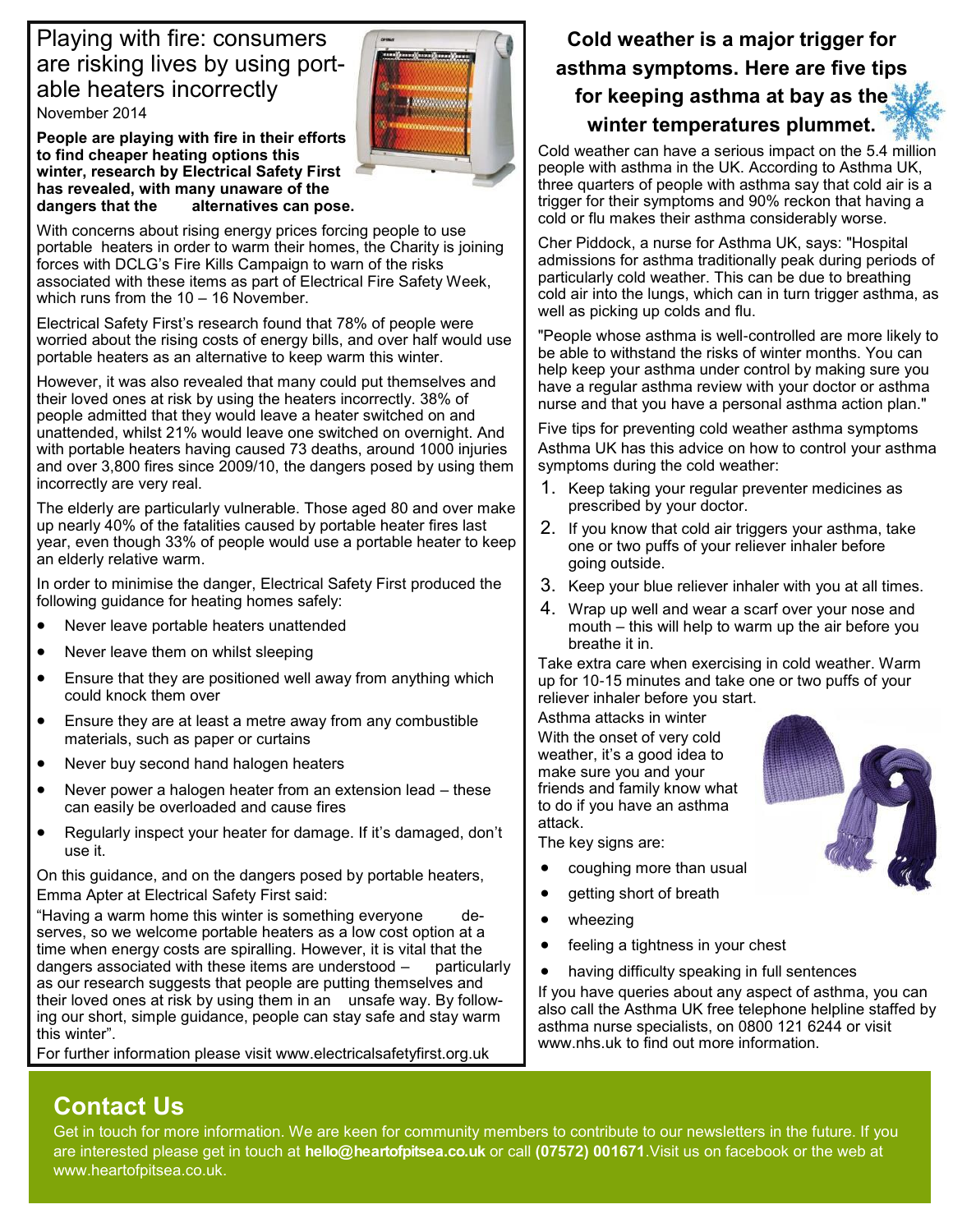## **COMMUNITY SPOTLIGHT**

#### **HEART OF PITSEA**

#### **COFFEE MORNINGS**

Every first Tuesday of each month the Heart of Pitsea team are inviting you to have a coffee on us.

We are keen to keep in touch with the community and feel its important to get your views and to let you know what we are doing.

Our Coffee Mornings will be held in the café at 'The Place' between 10 - 12pm.





The 'Heart of Pitsea' team are currently planning to host a Youth Forum. It has been identified from our feedback that local residents are keen to encourage more opportunities for young people. We feel that the best way for young people to get involved with the Big Local is by giving them a voice to shape the future.

We are planning to empower ten young people aged between 11-19 to influence a variety of projects to be delivered locally.

We aim to start in February and meet fortnightly. Young people will have control of a budget and given training and support to make their ideas become real.

So if you are keen to get involved or know anyone who may be interested please get in touch.

You can call (07572)001671

or email hello@heartofpitsea.co.uk

#### **DON'T MISS OUT ON PIP**

For some people Personal Independence Payments could be a benefit that makes a real difference.

PIP – that stands for Personal Independence Payments – is a new benefit for disabled people aged between 16 & 65. In time it will replace Disability Living Allowance (Disability Living Allowance)

It may be that many people will be able to get PIP even though they have been refused Disability Living Allowance in the past.

Overall the Government say fewer people will get PIP than qualify for Disability Living Allowance but because the rules are different, the new benefit is expected to work to the advantage of some disabled people.

For example, PIP looks at what you are able to do "reliably" and this means what you can do safely, to a reasonable standard, repeatedly and in a reasonable time. Also the new benefit looks at areas of help such as problems budgeting that Disability Living Allowance was never really interested in.

Under PIP there are two different components : The first is for Daily Living and considers your ability to do activities such as preparing food, dressing and washing. The other component is for Mobility and involves difficulties moving around as well as planning and following journeys.

Your claim is "scored in 12 different activities". A score of at least 8 points gets you the standard rate of benefit (£54.45 a week for Daily Living and £21.55 a week for Mobility) If you score 12 points or more then you qualify for the enhanced rate (£81.30 a week for Daily Living and £56.75 a week for Mobility).

To make a claim you have to phone the Department for Work and Pensions on 0800 917 2222. Some details are then taken over the phone and a claim form is sent to you to fill in.

There are currently some delays in deciding PIP claims but don't let this put you off, if successful the benefit will usually be paid from the date of claim.

If you need help with Personal Independence Payments or any other benefit entitlement you can contact **Impact** for an appointment on **01268 553553 or email : impacttbs@btconnect.com**

Advice and assistance is free for those who live in the Basildon Borough.



## Merry Christmas!